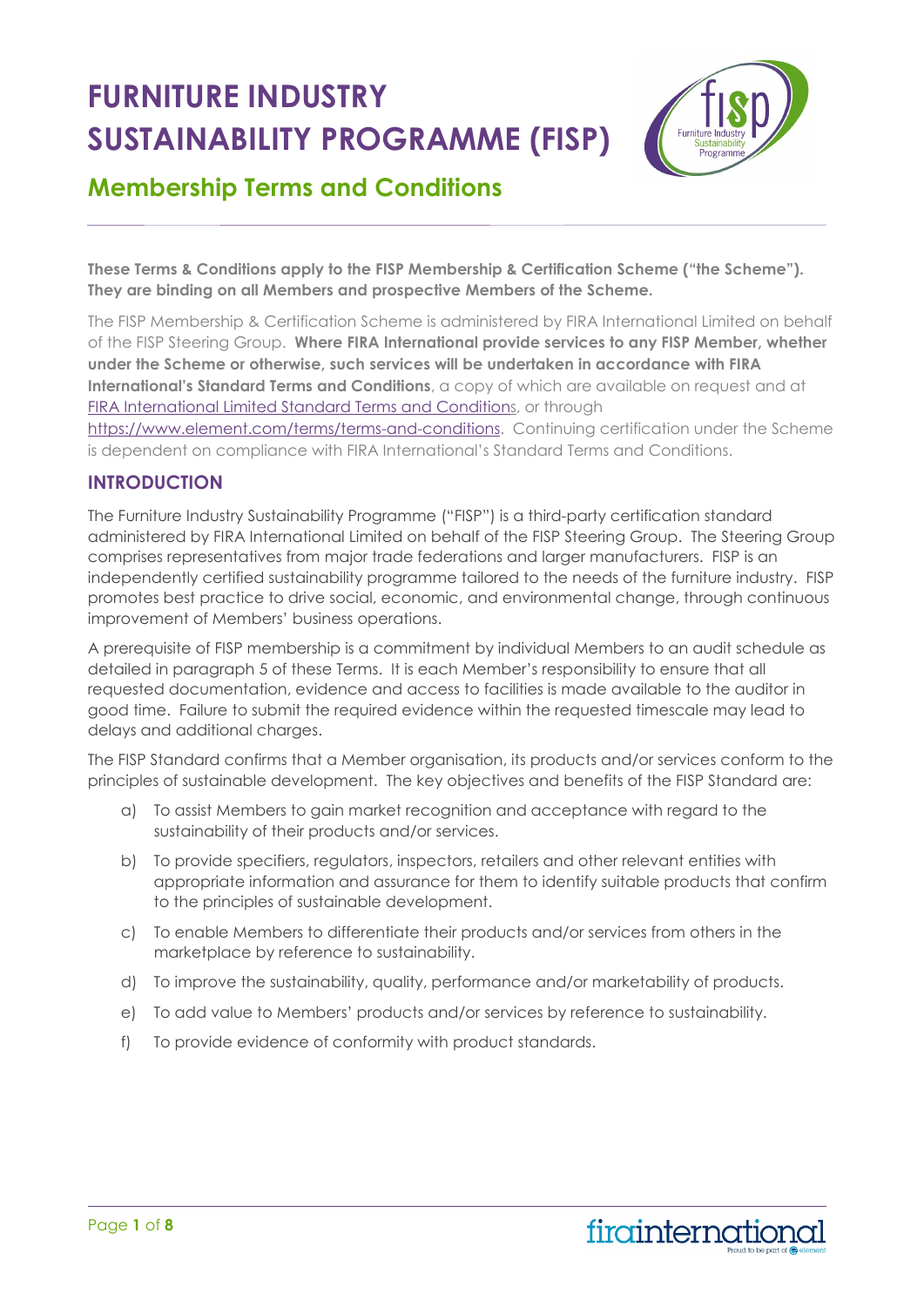

### **1. DEFINITIONS & ABBREVIATIONS**

The following definitions and abbreviations are used throughout the document. Other definitions are as given in the FISP Standard.

- Audit: A visit by an FISP Approved Auditor, to determine appropriate compliance to the FISP Standard.
- **Member:** A company holding membership of the FISP Scheme.
- **EMS:** Environment Management System (for example in accordance with BS EN ISO 14001).
- **Scheme:** The FISP Membership & Certification Scheme
- **Scope:** The certification scope identifying the particular products, product specifications and/or services covered by the FISP Membership Certificate

### **2. SCOPE**

The Scheme is applicable to manufactured products, processes, and services. The product groups and specifications, processes and services which are currently within the scope of the Scheme are listed in the FISP Scheme Guide Handbook.

### **3. CERTIFICATION IN ACCORDANCE WITH THE FISP STANDARD**

The terms of the Certification Annex (annexed to these Terms & Conditions) shall apply to any certification services provided or any certification issued by FIRA International on behalf of the FISP Steering Group in connection with the FISP Membership & Certification Scheme.

### **4. ASSESSMENT PROCESS AND PROCEDURES**

#### **Supporting Documentation for the FISP Standard**

A Member must provide the control documentation detailed in the FISP Scheme Guide Handbook for assessment prior to certification. In addition, an FISP Approved Auditor may request the following documents for review and assessment under the requirements of the Scheme:

- a) FIRA Gold certificate and scope(s)
- b) Instructions for delivery and storage
- c) Guidance for Installation and handling
- d) Product specification/range documentation to allow identification
- e) Maintenance and repair

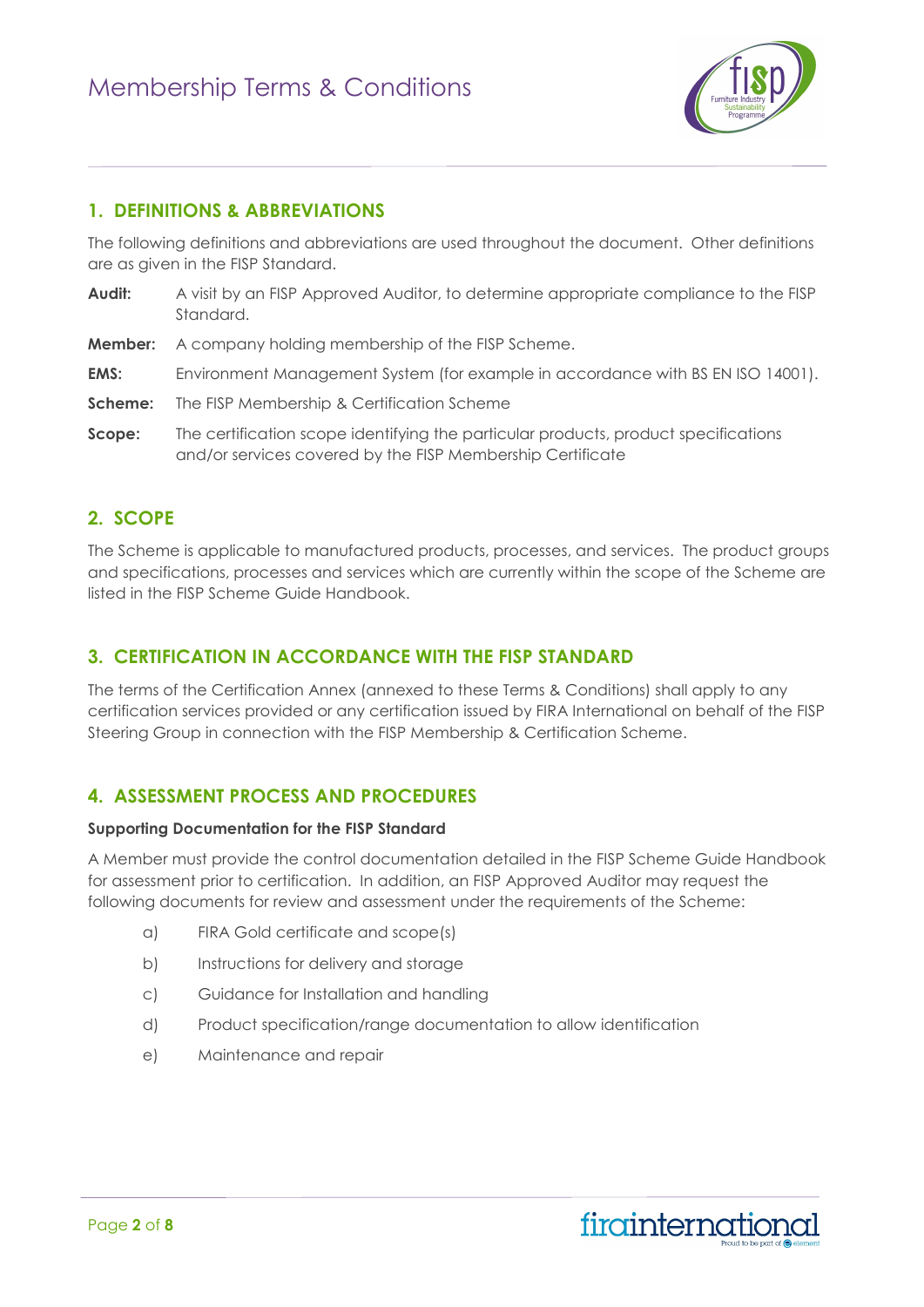

### **5. AUDITS**

#### **Initial Audit**

Prior to being granted membership & certification under the Scheme, an FISP Approved Auditor must carry out and complete an initial audit. Provided that initial audit is satisfactory, the membership application may then be progressed.

#### **Annual Audit**

In order to retain membership & certification under the Scheme, Member companies who are not certified to ISO 14001 or EMS must pass an annual audit, to be conducted by a FISP Approved Auditor.

#### **Biennial Audit**

Members who are certified ISO 14001 or EMS must pass an audit every other year, to be conducted by an FISP Approved Auditor.

### **6. SUBSCRIPTIONS**

Membership subscriptions are payable annually based on Member banding.

Travel & subsistence expenses incurred during any Audit are chargeable at cost.

### **7. IDENTIFICATION AND USE OF FISP MARKS**

Members must operate a traceability system identifying products that are subject to the FISP Standard during production. Correct identification of approved products is essential in order that purchasers, controlling authorities and other relevant entities clearly understand the status of products presented to them.

On behalf of the FISP Steering Group, FIRA International will actively monitor the use of Marks by Members and will act where it is found that Marks or certification are being used in a misleading or inappropriate manner.

### **8. COMPLAINTS**

Any third-party complaints against Members will be considered and resolved in accordance with FIRA International's complaints procedure, which is designed to ensure that all issues are dealt with fairly and consistently.

FIRA International's decision on the outcome of any complaint shall be final and binding on the Member. Where complaints are upheld, FIRA International will impose suitable corrective actions. Failure by the Member to implement the corrective actions may result in suspension or withdrawal of certification.

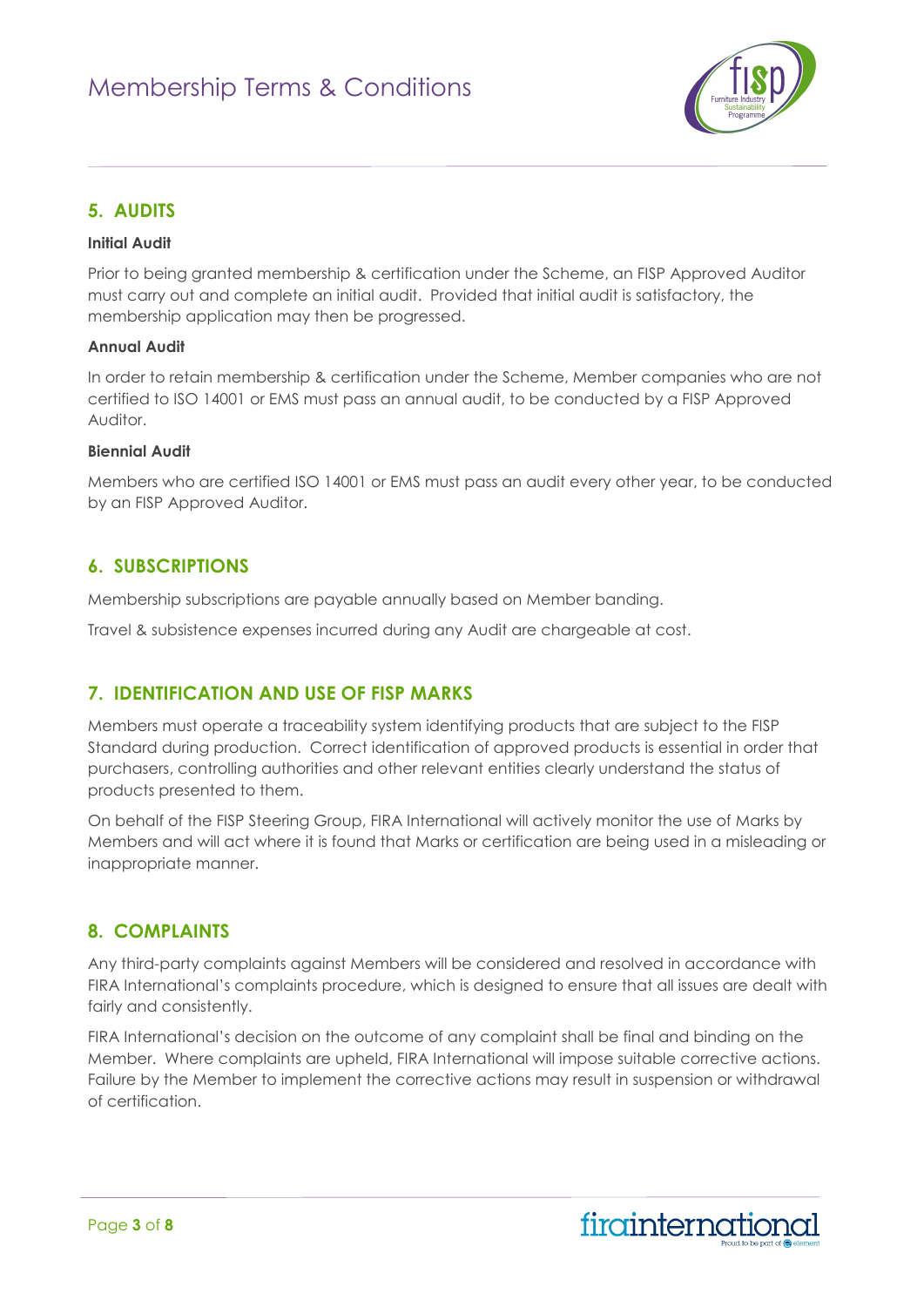

### **9. AMENDMENTS TO THE SCHEME**

The Scheme may be updated from time to time. Requirements of the Scheme may be amended in line with product certification guidelines, and on direction from the FISP Steering Group.

FIRA International in its absolute discretion retains the final decision on whether a modification to Scheme requirements is acceptable.

### **10. WITHDRAWAL & SUSPENSION OF CERTIFICATION**

Failure to comply with the requirements of the Scheme and the Certification Annex may result in the suspension or withdrawal of certification.

November 2021

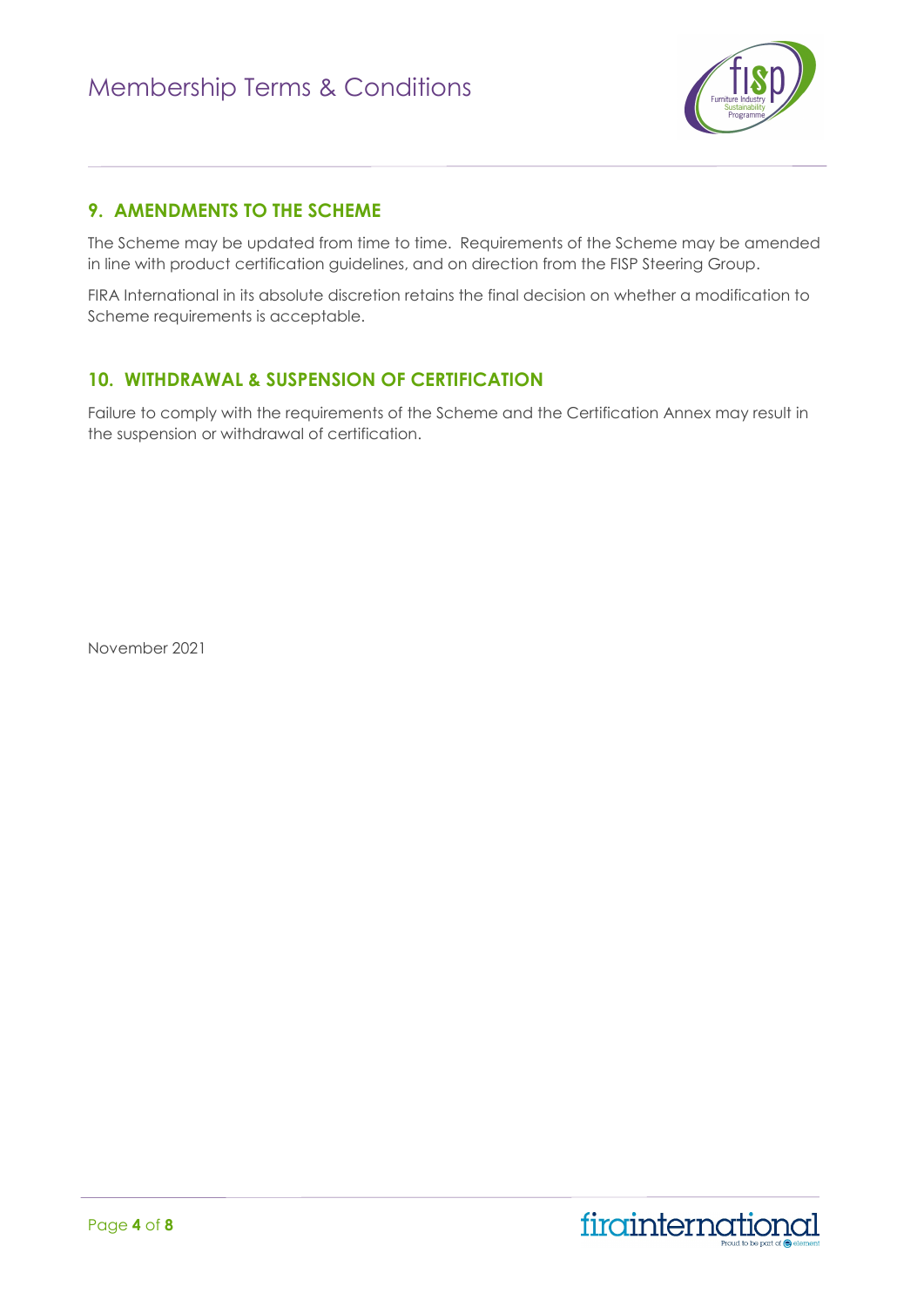# Membership Terms & Conditions



#### **CERTIFICATION ANNEX**

The terms of this Annex shall apply to any certification services provided or any certification issued by FIRA International on behalf of the FISP Steering Group in connection with the FISP Membership & Certification Scheme.

The following terms shall have the following meanings in this Annex:

**"Certifier"** means FIRA International Limited, or any replacement certifier, on behalf of the FISP Steering Group.

**"Member"** means a member or prospective member of the Scheme

**"Scheme"** means the FISP Membership & Certification Scheme.

**"Standard"** means a document which contains details of specified requirements and methodologies for testing and/or inspection and/or certification against which the System, product, installation or person is assessed;

**"System"** means the organisational structure,

responsibilities, activities, resources and events that together provide organised procedures and methods of implementation to ensure the capability of the Member to meet a particular Standard.

#### 1. **EXECUTION OF SERVICES**

- 1.1 The Certifier shall not be obliged to enter into or maintain any commercial or other relationship with any entity or issue or maintain a certificate previously issued to any entity whose activities conflict with the obligations of the Certifier as specified in its accreditation contract with any accreditation body, or which, in the sole opinion of the Certifier, reflect badly on the good name of the Certifier.
- 1.2 The Services shall be carried out in accordance with procedures designed to ensure that any initial assessment, surveillance or re-certification audit is in compliance with the requirements of the Standard. The Certifier reserves the right at its sole discretion to modify, amend or in any way alter the conduct and procedure of any activity, including any audit visit, if the Certifier deems this necessary in order to satisfy the requirements of the Standard, which may change from time to time.

#### 2. **PRICE AND PAYMENT**

- 2.1 The Consideration is quoted (and amended from time to time) for the Services agreed to be supplied pursuant to the Contract on the assumption that the information supplied by the Member is accurate and complete.
- 2.2 The Consideration includes the cost of audit services and the use of the FISP logo and, where agreed, the accreditation body logo.
- 2.3 Expenses and disbursements may be charged separately in accordance with the quoted terms.
- 2.4 Any service required or supplied additional to the Services will be charged at the Certifier's rates current at the time of supply of such services.
- 2.5 The Consideration may be reviewed and amended from time to time, normally but not exclusively on an annual basis.
- 2.6 Payment is due as per the stated terms on the invoice. Payment shall be made in full, without set off or deduction.
- 2.7 In the event that any payment is not made when due, the Certifier reserves the right to charge interest (at the statutory rate on commercial debts then applicable) from the due date until payment in full, and/or suspend the provision of all Services and/or terminate the Contract (including suspension or withdrawal of the Certificate), without prejudice to the Certifier's other rights and remedies.
- 2.8 All fees and expenses quoted are exclusive of all taxes including but not limited to value added or sales tax, which will be charged at the current rate of the country in which the services are supplied.
- 2.9 If the Member postpones all or part of the Services with less than thirty (30) working days' notice from the start date that was mutually agreed following acceptance by the Member of the Quotation, the Certifier reserves the right to either:
	- 2.9.1 charge a fee amounting to the greater of: (i) 25% of the Consideration; or (ii) the applicable day rate for a relevant employee; or
	- 2.9.2 where the costs and resources cannot be defrayed, charge all or part of the Consideration as appropriate.
- 2.10 Should the Member wish to cancel the Services, and without prejudice to the Certifier's other rights and remedies hereby reserved, the Certifier shall charge and be entitled to recover either:
	- 2.10.1a fee amounting to 50% of the Consideration in question; or
	- 2.10.2where the costs and resources cannot be defrayed, all or part of the Consideration as appropriate

plus the cost of any work performed up to the receipt by the Certifier of the notice of the cancellation, calculated in accordance with the applicable day rate for a relevant employee.

#### 3. **OBLIGATIONS OF THE MEMBER**

- 3.1 Where the Certifier is to provide certification Services to the Member, the Member shall:
	- 3.1.1 always comply and conform with and fulfil the provisions and requirements of the applicable Standard, including implementing appropriate changes when they are communicated by the Certifier and within the minimum period specified by the Certifier;
	- 3.1.2 ensure that if a certification applies to ongoing production, the certified product continues to fulfil the requirements of the Standard;
	- 3.1.3 make claims regarding certification consistent with the scope of the certification;
	- 3.1.4 comply with the requirements of the Certifier or as specified by the Standard in making reference to its certification in communication media such as documents, brochures or advertising, the internet or other documents.

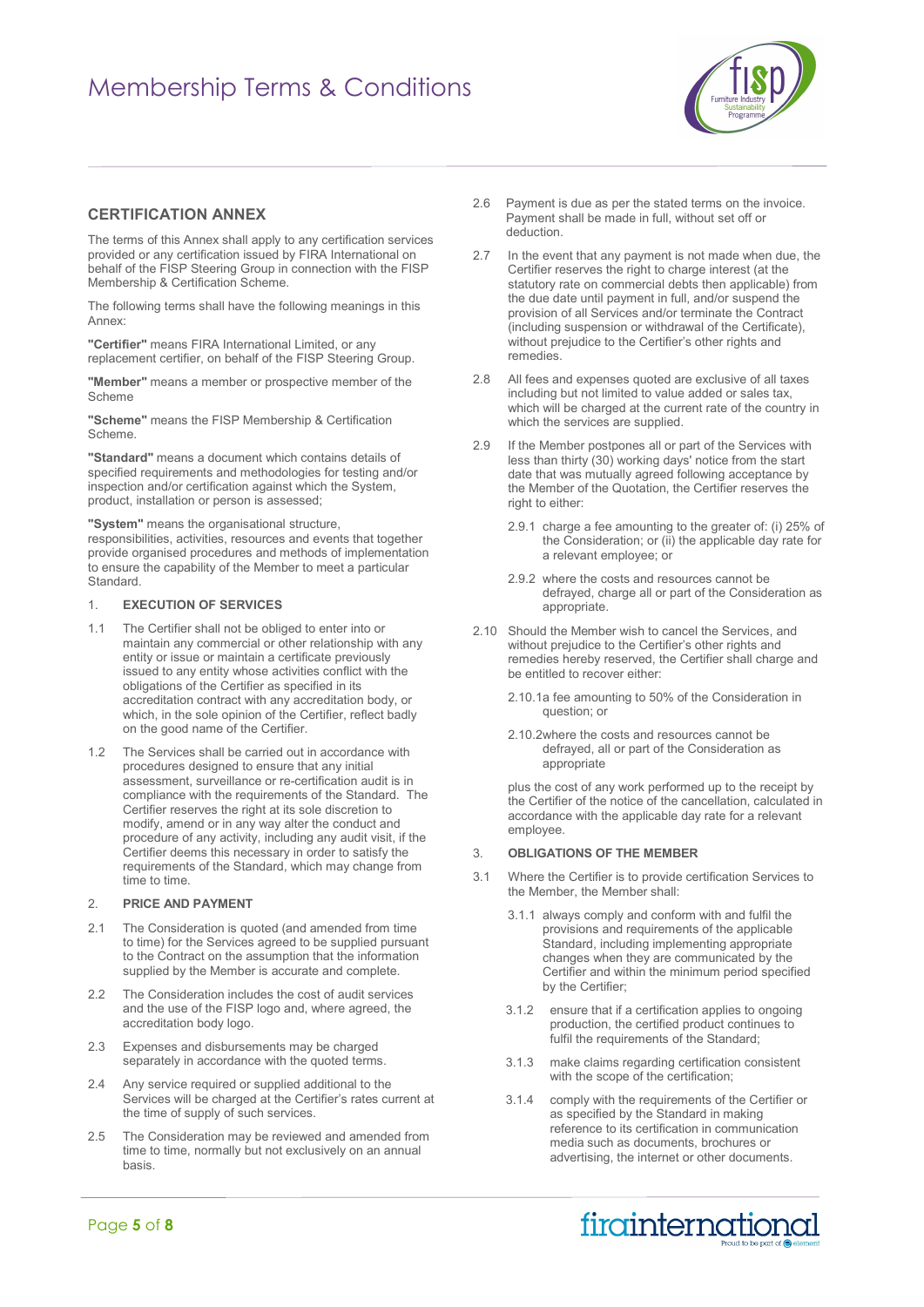# Membership Terms & Conditions



- 3.1.5 comply with any requirements that may be prescribed by the Standard relating to the use of marks of conformity, and on information related to the certified product;
- 3.1.6 not use its certification in such a manner as to bring the Certifier into disrepute and not make any statement regarding its certification that the Certifier may consider misleading or unauthorized, nor use or permit to be used the certificate in a misleading manner;
- 3.1.7 keep a record of all complaints made known to it relating to compliance with certification and make these records available to the Certifier when requested, and take appropriate action with respect to such complaints and any deficiencies found in products that affect compliance with certification, and document the actions taken;
- 3.1.8 not imply that the certificate applies to activities and sites that are outside the scope of certification, nor allow reference to its certification to be used in such a way as to imply that the Certifier certifies a product (including service) or process which has not been certified;
- 3.1.9 not use its certification in such a manner that would bring the certification system into disrepute and lose public trust**;**;
- 3.1.10 only provide copies of certification documents to others if such documents have been reproduced in their entirety, or as specified in the applicable Standard;
- 3.1.11 comply with all agreements and arrangements between the Member and the applicable Standard setting body (if applicable) and all applicable Standard setting body requirements;
- 3.1.12 inform the Certifier, without delay, of matters that may affect the Member's capability to comply with the applicable Standard or the capability of the System to continue to fulfil the requirements of the applicable Standard. These include, for example but without limitation, changes relating to:
	- 3.1.12.1 the legal, commercial, organizational status or ownership of the Member;
	- 3.1.12.2 organization and management (e.g. key managerial, decision-making or technical staff);
	- 3.1.12.3 contact address and sites;
	- 3.1.12.4 scope of operations under the System; or
	- 3.1.12.5 major changes to the System and processes

and the Member agrees to pay any applicable additional fees and expenses deemed necessary for the Certifier to assess the impact and maintain confidence in the System;

3.1.13 ensure that its System complies with the current versions of the Standard(s) against which it is

certified. Current versions of the rules, regulations and Standards can be obtained from the respective websites of the standard setting bodies, or from the Certifier or from the Standards issuing authority;

- 3.1.14 comply with any conditions set by the Certifier for the issue of a Report and recognise that the Certifier has clear and explicit rights to revise the requirements of certification within the period of validity of the certificate;
- 3.1.15 acknowledge that initial certification will only be granted once all non-compliances have been actioned in accordance with the applicable Standard;
- 3.1.16 acknowledge that on-going certification is reliant on continued compliance with the Standards, rules and regulations of the relevant Standard setting body, which may change from time to time, including the requirement to address any non-conformances to the satisfaction of the Certifier in the specified time periods;
- 3.1.17 declare to the Certifier any activity which may create a conflict of interest in relation to its certified System; and
- 3.1.18 inform the Certifier without delay, of the occurrence of a serious incident or breach of regulation necessitating the involvement of the competent regulatory authority.
- 3.2 The Member represents and warrants to the Certifier that, in the event of the issuance of a certificate, to inform the Certifier in writing immediately of any changes during the term of the certificate which may have a material impact on the accuracy of the certification.
- 3.3 The Member agrees to indemnify, keep indemnified and hold harmless the Certifier from and against all Losses which the Certifier may suffer or incur arising out of or as a result of:
	- 3.3.1 any defects in the Member's products, services or System; and
	- 3.3.2 the use or misuse by the Member of any certificate, licence, logo, service mark or trade mark provided by the Certifier in accordance with these Conditions.

Notwithstanding any other provision of these Conditions, the Member's liability under this indemnity shall be unlimited.

- 3.4 The Member acknowledges the authority of the accreditation body and agrees to assist the Certifier and accede to any reasonable request made by the accreditation body in relation to the certification e.g. witness audits.
- 3.5 Where the Member's product is the subject of its certification, the Member shall inform the Certifier in writing of any product recall under the scope of the certificate within three (3) working days.

#### 4. **SUSPENSION OR WITHDRAWAL OF CERTIFICATION**

4.1 The Certifier shall be entitled to suspend or withdraw part or all of a certification on seven (7) days' written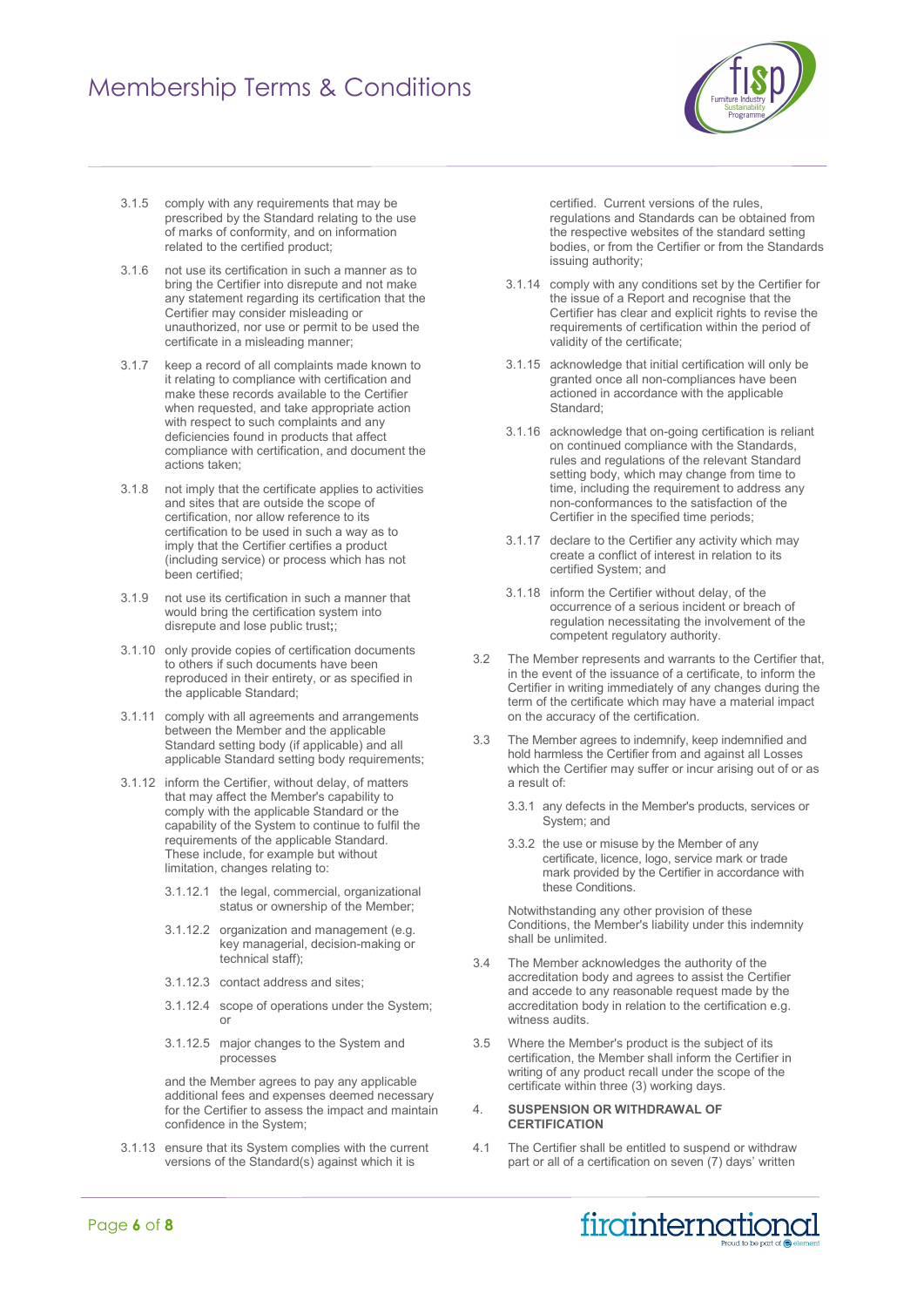# Membership Terms & Conditions



notice (or within such timescales as the Certifier may reasonably specify, including with immediate effect in the case of urgent need) when, in the reasonable opinion of the Certifier:

- 4.1.1 the Member's acts, omissions or conduct bring or may bring the Certifier, the accreditation body, the Standard setting body, or a Standard into disrepute;
- 4.1.2 the Member represents, promotes or advertises any products or Systems which are outside the scope of its certificate as certified by the Certifier;
- 4.1.3 the Member makes fraudulent misrepresentation or provides the Certifier with any inaccurate or misleading information, which is not corrected within three (3) working days or immediately on being notified by the Certifier;
- 4.1.4 the Member is in breach of or is not subject to the requisite ancillary licence agreements, including any attributable to the accreditation body;
- 4.1.5 the Member fails to maintain or demonstrate an effective System such that the confidence in the certificate is adversely affected; or
- 4.1.6 the Member has persistently or seriously failed to meet certification requirements for a particular part or parts of a relevant Standard.
- 4.2 Where permitted by the relevant Standard, the Certifier will afford the Member a reasonable opportunity to take corrective action before the suspension or withdrawal takes effect. In the event of suspension or withdrawal of all or part of a certificate, the Certifier reserves the right to make public the fact that such action has been taken.
- 4.3 In the event the Certifier is unable to supply certification or is no longer able to continue to supply certification accredited by the relevant accreditation body or otherwise withdraws from supplying certification, the Certifier will notify the Member within thirty (30) days and the certificates will be suspended ipso facto within six (6) months after the date of withdrawal.
- 4.4 In the event that the Certifier suspends or withdraws a certificate, the Member (including the Member's group companies) shall:
	- 4.4.1 immediately refrain from any claims or representations (oral or written, express or implied) that products comply with the requirements of the certificate, the Certifier or the Standard setting body;
	- 4.4.2 immediately refrain from further promotion of the certificate or use of any references to the certificate, including discontinuing use of all advertising matter that contains a reference to certification;
	- 4.4.3 immediately at its own expense remove all service mark(s), trade mark(s), certification mark(s) and other names and logos belonging to the Certifier, the accreditation body and the Standard setting body from its products, information, website, documents, advertising or marketing or any other materials;
- 4.4.4 immediately cease to sell any products bearing any service mark(s), trademark(s), certification mark(s) and other names and logos belonging to the Certifier, the accreditation body and the Standard setting body;
- 4.4.5 immediately cease and desist from using all service mark(s), trademark(s), certification mark(s) and other names and logos belonging to the Certifier, the accreditation body and the Standard setting body;
- 4.4.6 amend all advertising matter if part of a certificate has been suspended or withdrawn;
- 4.4.7 make the suspended status of the certification publicly accessible;
- 4.4.8 notify the Standard setting body; and
- 4.4.9 take any other measure required by the Certifier or prescribed by a Standard.
- 4.5 Where a Member's certification been suspended or withdrawn, and where a product has been supplied with a claim that it complies with a Standard(s) by the Member to a customer/purchaser, the Member shall:
	- 4.5.1 immediately identify all relevant customers/purchasers who are in receipt of, or have ordered, such product, and notify each of such customers/purchasers of the suspension or withdrawal (as the case may be) in writing within three (3) working days (or within such timescales as a Standard may specify) of the suspension or withdrawal, and maintain records of such notification; and
	- 4.5.2 provide such co-operation and information as may be required by the Certifier or the accreditation body to enable the Certifier or the accreditation body to verify and confirm that the Member is in compliance with all its obligations to the Certifier and the accreditation body.
- 4.6 In the event that the Certifier withdraws a certificate, the Member (including the Member's group companies) shall promptly return the original and all copies of the certificate to the Certifier or destroy the original and commit to destroy any electronic copies and hardcopies in its possession or control.

#### 5. **CONFIDENTIALITY**

- 5.1 The obligations of the parties under this paragraph 5 of this Annex shall apply in addition to any other confidentiality terms agreed between the parties.
- 5.2 The Member agrees that information relating to its certification and scope of certification can be made publicly available by the Certifier and the Standard setting body.
- 5.3 The Certifier shall inform the Member, in advance, of any other information it intends to place in the public domain. All other information, except for information that is made publicly accessible by the Member, shall be considered confidential.
- 5.4 Where prescribed by a Standard setting body:
	- 5.4.1 the Member shall be required to promptly provide to the Certifier and the Standard setting body